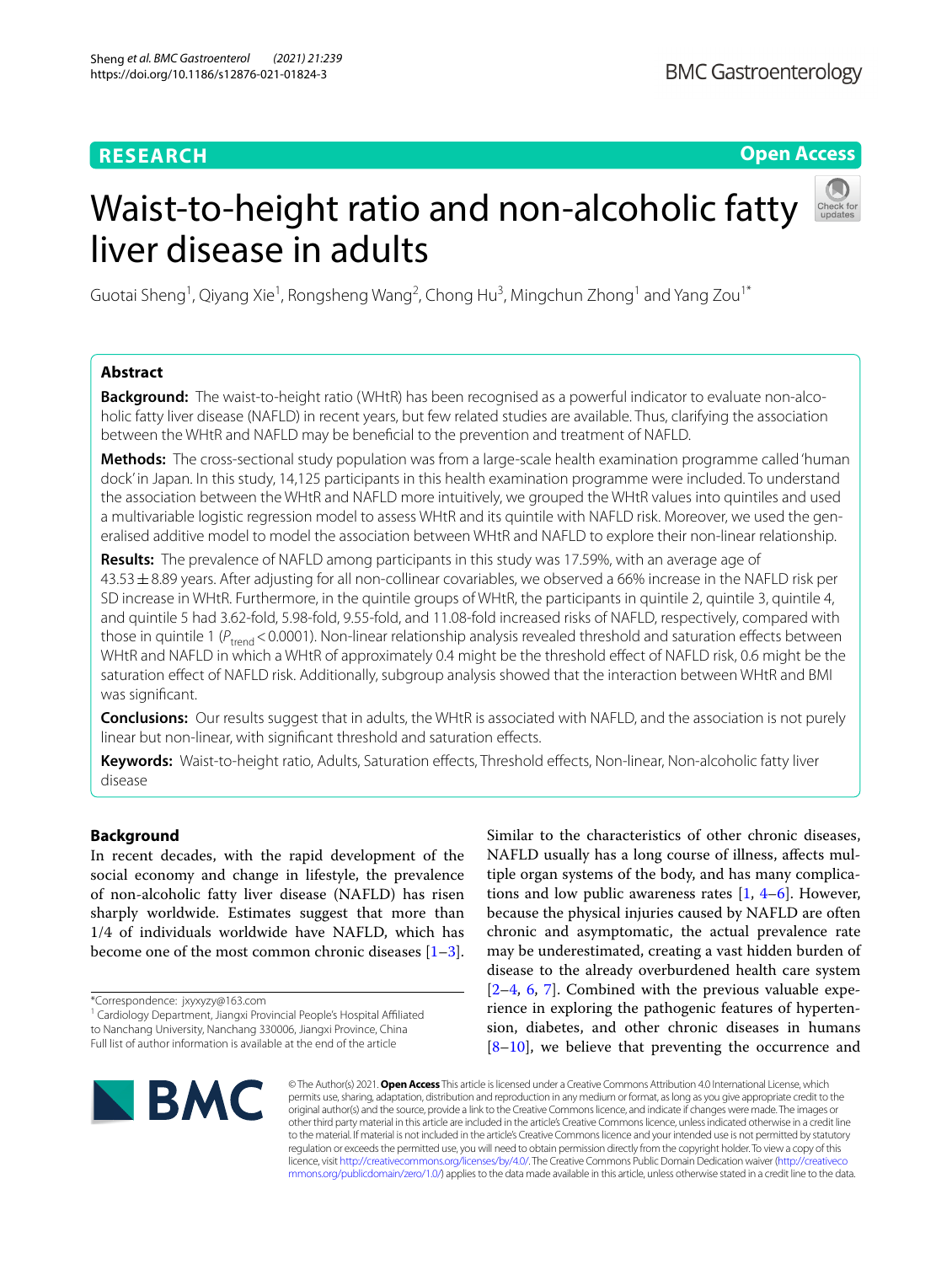development of NAFLD will be the primary goal in the future. Thus, the early detection of important risk factors for NAFLD is the most important task presently [\[7](#page-6-5)].

The waist circumference  $(WC)$  and body mass index (BMI) are currently the most widely used anthropometric indicators to assess obesity worldwide and are also the most critical risk factors for NAFLD  $[1, 3, 11]$  $[1, 3, 11]$  $[1, 3, 11]$  $[1, 3, 11]$  $[1, 3, 11]$ . These indicators are simple to measure and provide excellent convenience to prevent and manage many diseases [\[12,](#page-6-9) [13](#page-6-10)]. However, in recent years, in-depth studies have found that the waist-to-height ratio (WHtR) can better assess the risk of central obesity, diabetes, hypertension, and other metabolic diseases [\[14–](#page-6-11)[17\]](#page-7-0). Furthermore, several recent cross-sectional studies have shown that WHtR is a stronger predictor of NAFLD risk and its severity and is more sensitive to diagnosis than WC and BMI [[18,](#page-7-1) [19](#page-7-2)]. However, few studies have investigated the association between WHtR and NAFLD, which contain deeper relationships, such as non-linear relationships, and whether a special population exists among diferent subgroups. Additionally, the sample sizes of several existing studies on the association between WHtR and NAFLD are relatively small ( $N=250-6143$ ). Therefore, this study aimed to further explore and analyse the association between WHtR and NAFLD in adults using a large sample size.

# **Methods**

# **Subject population and design**

Our study population was from a large-scale health examination programme called 'human dock' in Japan that aims to promote public health and assesses common chronic diseases and their risk factors through physical examination. The research data have been uploaded to Dryad public database by Okamura et al. According to the terms of service of Drayad database, we can use this data for secondary data analysis based on diferent assumptions [\[20](#page-7-3)]. In previous studies, research ethics was approved by the Murakami Memorial Hospital Ethics Committee and informed consent was obtained from all subjects; Additionally, in order to protect the privacy of patients, the efective identifcation ID of all subjects in the study was replaced by health codes, and the whole study process followed the Declaration of Helsinki. Since this study was a secondary analysis of previous studies, there was no need to apply for separate ethical approval.

In previous studies, the researchers used a longitudinal design and analysed the risk factors for diabetes [\[20](#page-7-3)]. In this study, we adopted a cross-sectional design that included participants in the 'human dock' physical examination programme from 2004 to 2015. We have added some exclusion criteria to the previous research design: (a) male alcohol consumption  $\geq$  210 g/w and female alcohol consumption≥140  $g/w$  [[21\]](#page-7-4); (b) viral hepatitis

or diabetes diagnosed at baseline; (c) on medication at baseline; (d) impaired fasting blood glucose (FPG); (e) age<18 years and (e) missing covariant data.

# **Data collection**

As mentioned previously [[20\]](#page-7-3), the clinical baseline information in this study was collected through a standardised self-administered questionnaire, including age, sex, height, weight, WC, smoking status, drinking status, systolic blood pressure (SBP), diastolic blood pressure (DBP) and habit of exercise. Information such as height, weight and WC came from the patient's self-report. The habit of exercise was defned as participating in any exercise more than once a week; Smoking status was divided into nonsmokers, former smokers, and current smokers by asking about smoking history when baseline data were collected. Drinking status was divided into non-drinking or small drinking  $\left(< 40 \frac{\text{g}}{\text{w}}\right)$ , light drinking  $\left(40-139 \frac{\text{g}}{\text{w}}\right)$ and moderate drinking (140–209 g/w) depending on the amount of alcohol consumed. BMI was calculated as weight/height<sup>2</sup>, and WHtR as WC/height. Haematological indicators were tested by sampling venous blood after a night of fasting and included gamma-glutamyl transferase (GGT), alanine aminotransferase (ALT), high-density lipoprotein cholesterol (HDL-C), aspartate aminotransferase (AST), total cholesterol (TC), haemoglobin A1c (HBA1c), triglyceride (TG), and FPG.

## **Diagnosis of NAFLD**

NAFLD was assessed by abdominal ultrasound, and experienced gastroenterologists reviewed the ultrasound images without knowing the participants' personal information. According to the results of four types of ultrasound, such as liver brightness, hepatorenal echo contrast, vascular blurring, and deep attenuation, the evaluation was made and a fnal diagnosis was made [[22](#page-7-5)].

#### **Statistical analysis**

All the analyses in this study were performed using R (version 3.4.3) and Empower (R) (version 2.0) statistical software. To understand the association between WHtR and other variables more intuitively, we grouped WHtR into quintiles, and the linear trend of baseline characteristics was tested by logical regression or linear regression. Additionally, we used a multivariate logical regression model to examine the NAFLD risk corresponding to each WHtR quintile. As a sensitivity analysis, we treated the WHtR quintile as a continuous variable and examined the WHtR quintile and NAFLD risk trend. In multivariate analysis, the adjustment rules of variables were followed according to the Strengthening the Reporting of Observational Studies in Epidemiology (STROBE) statement  $[23]$  $[23]$ . The adjustment results of different degrees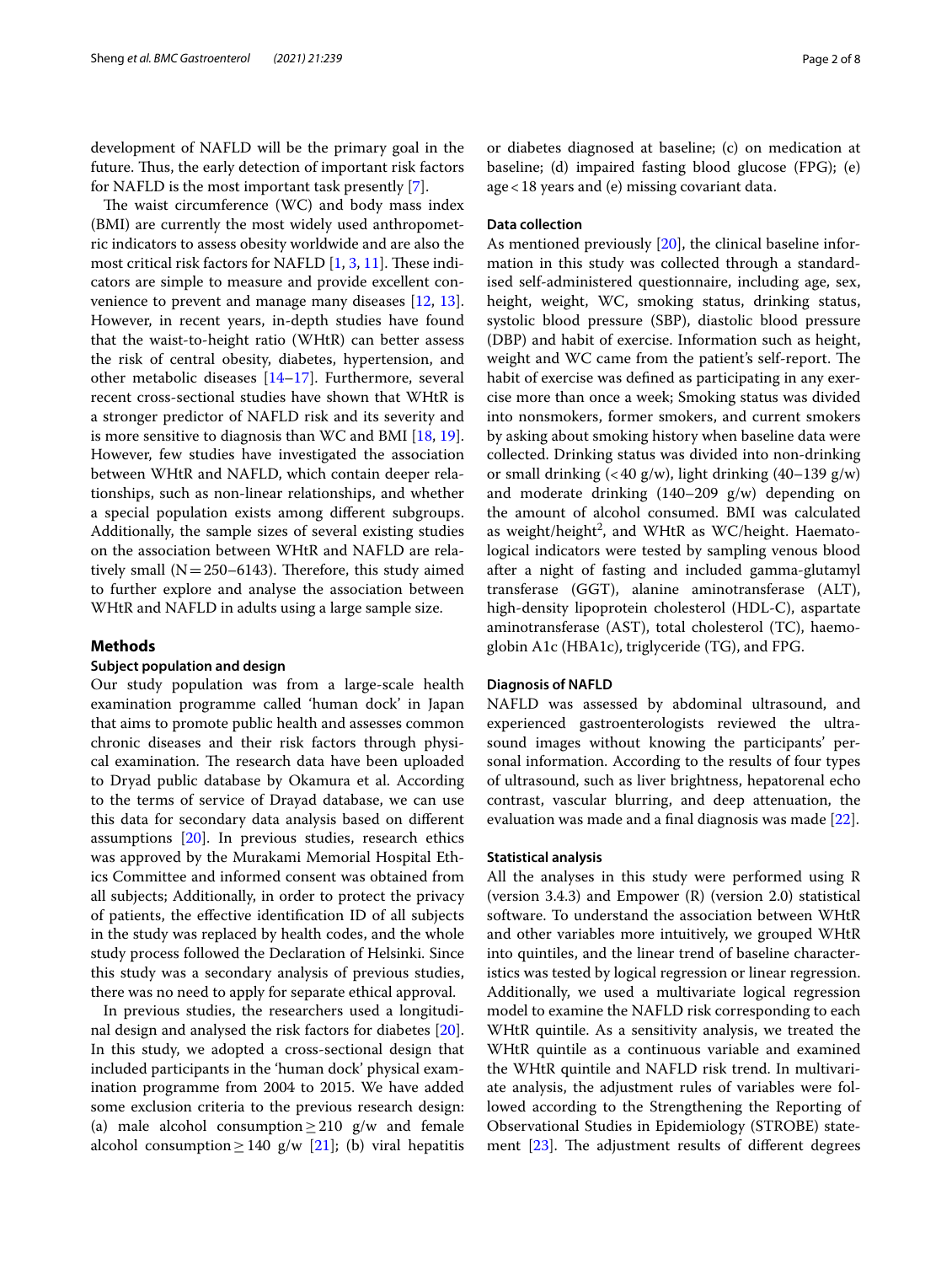were shown in diferent models, where model 1 was the unadjusted model, model 2 adjusted the basic demographic variables (adjusted for age and sex), model 3 adjusted for variables whose impact on the WHtR and NAFLD matching risk was greater than 10% (adjusted for BMI, ALT, HDL-C, TG and height) [\[24](#page-7-7)], and model 4 adjusts all non-collinear variables (collinearity diagnosis discriminates according to variance infation factor [\[25](#page-7-8)], Additional fle [1:](#page-6-12) Table S1). We also checked whether a non-linear relationship existed between WHtR and NAFLD using the generalised additive model (GAM, spline smoothing function). Finally, to further explore the association between WHtR and NAFLD, we used the likelihood ratio test to examine the interaction between the pre-determined subgroup (sex, age, BMI, habit of exercise, and drinking status) and WHtR.

In this study, the distribution pattern of the quantitative variables was judged by the QQ plot, and the expression was summarised as medians (quartile interval) or means  $\pm$  standard deviation (SD). The frequency of qualitative variables was reported as a percentage, and chisquared test evaluated the diferences between groups.

# **Results**

# **Baseline characteristics of WHtR**

In total, 20,944 participants were enrolled, among which 6693 participants were excluded because they did not meet the screening criteria (736 participants with viral hepatitis or diabetes, 2321 participants were on medication at baseline, 808 participants had impaired FPG, 1952 participants were heavy drinkers, 10 participants for unknown reasons and 863 participants with missing covariates), leaving 14,251 adults for analysis, including 7411 male and 6840 female, with an average age of  $43.53 \pm 8.89$  years.

In this study, the WHtR values ranged from 0.28 to 0.79, and Table [1](#page-3-0) evaluates the association between the baseline data and WHtR quintiles. With the gradual increase in WHtR, the proportion of male participants gradually increased, the age, height, weight, BMI, WC, SBP, and DBP of all participants showed a gradual increase, the NAFLD patients, smokers and drinkers, and the levels of ALT, AST, GGT, TC, TG, HbA1c and FPG were also on the increased (all  $P_{\text{trend}} < 0.05$ ). Notably, when the WHtR was elevated, we found that the number of individuals who maintained the habit of exercise gradually decreased, and the HDL-C levels were also decreased  $(P_{\text{trend}} < 0.05)$ .

## **Baseline characteristics of NAFLD**

Table [2](#page-4-0) shows the baseline characteristics of the participants diagnosed with NAFLD and non-NAFLD. Among the 14,251 participants, the prevalence of NAFLD was

17.59%, mainly male patients (80.93%). In the NAFLD group, the general clinical indexes (age, height, weight, BMI, WC, WHtR, SBP, DBP, smoking status, and drinking status) of the participants were higher than those in the non-NAFLD group (*P* < 0.001). Additionally, among the participants with confrmed NAFLD, signifcantly fewer participants had a habit of exercise (15.04%). Furthermore, except for HDL-C, the haematological indicators of the NAFLD participants were all higher than those of the non-NAFLD participants (*P* < 0.001).

# **Association between WHtR and NAFLD**

In the multivariate logistic regression model, WHtR was signifcantly positively correlated with NAFLD, and this association remained unchanged in the unadjusted model (model 1), the basic adjusted model (model 2), the model adjusted according to the method recommended by the STROBE statement (model 3), and the model adjusted for all non-collinear variables (model 4). In the model that adjusted all the non-collinear variables, we observed a 66% increase in NAFLD risk for per SD increase in WHtR (adjusted odds ratio (OR):1.66; 95% confdence interval (CI): 1.45, 1.89). Additionally, among the quintile groups of WHtR, participants in quintile 2, quintile 3, quintile 4, and quintile 5 showed 3.62-fold, 5.98-fold, 9.55-fold, and 11.08-fold increased risks of NAFLD, respectively, compared with that in quintile  $1$  ( $P$  trend < 0.0001) (Table  $3$ ). These results suggest that individuals with higher WHtR are more likely to develop NAFLD than those with lower WHtR.

We continued to use GAM to model the association between WHtR and NAFLD. The regression spline curve indicated that the relationship between WHtR and NAFLD was non-linear, in which a WHtR of approximately 0.4 might be the threshold efect of NAFLD risk, 0.6 might be the saturation efect of NAFLD risk, and a value between 0.4 and 0.6 might demonstrate linear relationship with the risk of NAFLD (Fig. [1](#page-5-0)).

#### **Subgroup analysis**

To further reveal the deep association between WHtR and NAFLD, interaction tests were performed in the predefned subgroups (Table [4](#page-5-1)). Among these subgroups, we found a signifcant interaction between WHtR and BMI (P<sub>interaction</sub> < 0.01). Among them, this risk association was signifcantly higher in non-obese individuals than in those with  $\text{BMI} \geq 24 \text{ kg/m}^2$  (adjusted OR: 2.73 vs 1.94). Additionally, the interaction tests for age, sex, habit of exercise, and drinking status were not signifcant  $(P_{\text{interaction}} > 0.05)$ .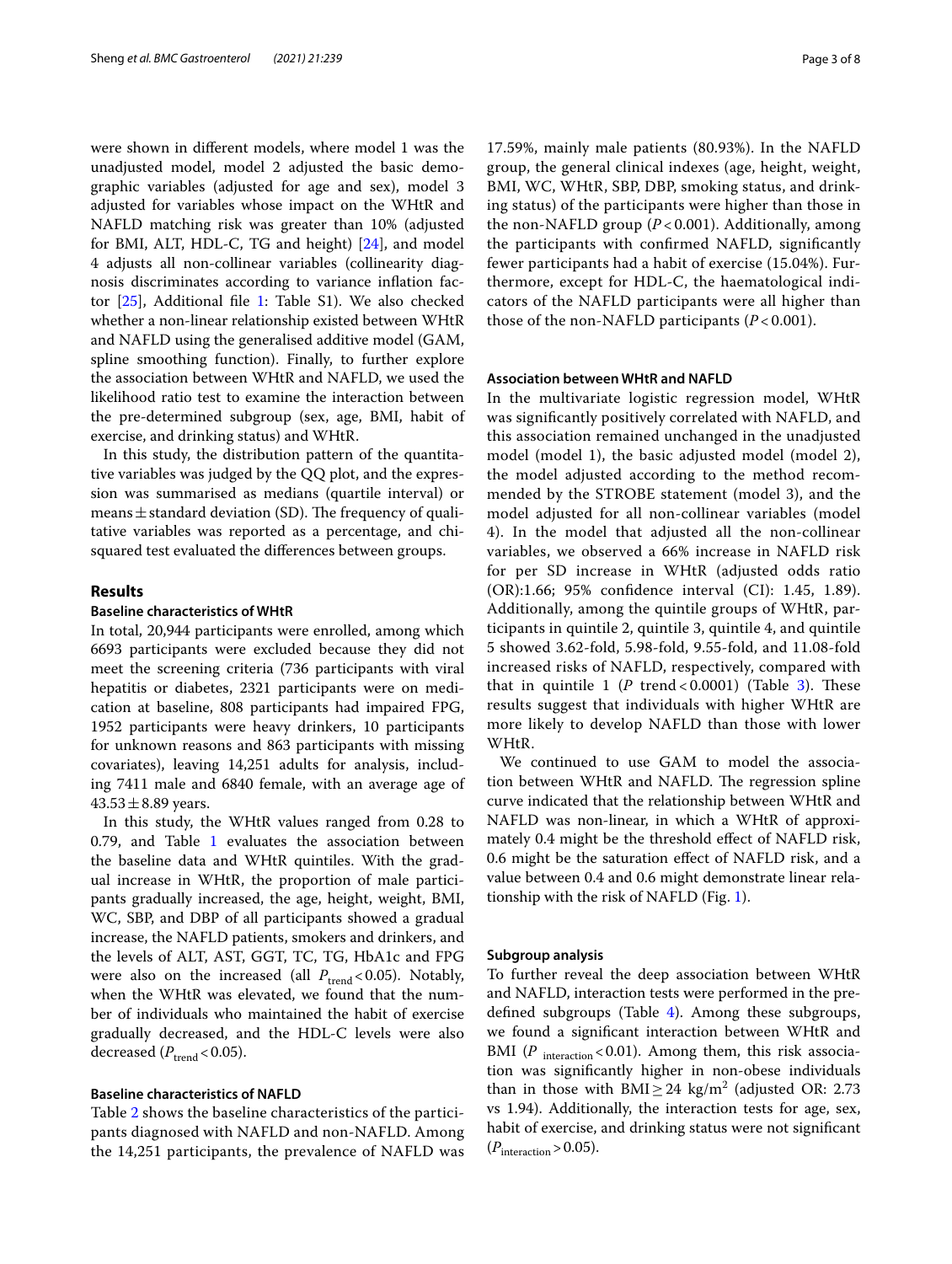<span id="page-3-0"></span>

|                           | <b>WHtR</b> quintile       |                            |                     |                             | P-trend             |        |
|---------------------------|----------------------------|----------------------------|---------------------|-----------------------------|---------------------|--------|
|                           | $Q1(\geq 0.28, \leq 0.42)$ | Q2(>0.42, <sub>0.45)</sub> | Q3(>0.45 < 0.47)    | Q4(>0.47, <sub>0.50</sub> ) | Q5 (> 0.50, < 0.79) |        |
| No. of participants       | 2850                       | 2849                       | 2851                | 2848                        | 2853                |        |
| Age                       | $39(35-45)$                | $40(36-47)$                | 42 (37-49)          | 44 (38-52)                  | $46.00(40-54)$      | < 0.01 |
| Sex (male)                | 962 (33.75%)               | 1313 (46.09%)              | 1624 (56.96%)       | 1792 (62.92%)               | 1720 (60.29%)       | < 0.01 |
| <b>NAFLD</b>              | 12 (0.42%)                 | 97 (3.40%)                 | 312 (10.94%)        | 731 (25.67%)                | 1355 (47.49%)       | < 0.01 |
| Habit of exercise         | 522 (18.32%)               | 555 (19.48%)               | 511 (17.92%)        | 480 (16.85%)                | 402 (14.09%)        | < 0.01 |
| BMI ( $kg/m2$ )           | 18.76 ± 1.47               | $20.47 \pm 1.46$           | $21.77 \pm 1.60$    | $23.27 \pm 1.76$            | $26.05 \pm 2.90$    | < 0.01 |
| Height (cm)               | $164.03 \pm 8.31$          | $164.69 \pm 8.51$          | $165.50 \pm 8.46$   | $165.70 \pm 8.38$           | $164.07 \pm 8.61$   | 0.03   |
| Weight (kg)               | 49.7 (45.4-55.5)           | 55.2 (49.4-61.6)           | 60.00 (53.2-66.4)   | 64.40 (56.9-71.1)           | 69.60 (61.8-78.4)   | < 0.01 |
| WC (cm)                   | $65.28 \pm 4.28$           | $71.26 \pm 3.97$           | $75.91 \pm 4.06$    | $80.53 \pm 4.33$            | $87.93 \pm 6.68$    | < 0.01 |
| ALT (IU/L)                | $14(11-18)$                | $15(12-19)$                | 17.00 (12-22)       | $18(14-25)$                 | $22(16-32)$         | < 0.01 |
| AST (IU/L)                | $16(13-19)$                | $16(13-20)$                | 17.00 (14-20)       | $18(14-21)$                 | $19(16 - 24)$       | < 0.01 |
| GGT (IU/L)                | $12.00(10-15)$             | $13(10-17)$                | $15(11-21)$         | $17(12 - 24)$               | $20(14-29)$         | < 0.01 |
| HDL-C (mmol/L)            | $1.67 \pm 0.40$            | $1.56 \pm 0.38$            | $1.45 \pm 0.39$     | $1.35 \pm 0.37$             | $1.27 \pm 0.34$     | < 0.01 |
| TC (mmol/L)               | $4.85 \pm 0.82$            | $4.95 \pm 0.81$            | $5.12 \pm 0.84$     | $5.24 \pm 0.86$             | $5.45 \pm 0.88$     | < 0.01 |
| TG (mmol/L)               | $0.53(0.38 - 0.71)$        | $0.60(0.43 - 0.86)$        | $0.73(0.50 - 1.05)$ | $0.88(0.61 - 1.32)$         | $1.06(0.71 - 1.55)$ | < 0.01 |
| HbA1c (%)                 | 5.10 (4.90-5.30)           | 5.10 (4.90-5.40)           | $5.15(5.00 - 5.40)$ | $5.20(5.00 - 5.40)$         | $5.25(5.10 - 5.50)$ | < 0.01 |
| FPG (mmol/L)              | $4.97 \pm 0.40$            | $5.05 \pm 0.39$            | $5.17 \pm 0.39$     | $5.24 \pm 0.40$             | $5.32 \pm 0.38$     | < 0.01 |
| SBP (mmHg)                | $106.16 \pm 12.56$         | 109.57 ± 12.55             | $113.72 \pm 13.49$  | $117.05 \pm 13.64$          | 123.16 ± 15.52      | < 0.01 |
| DBP (mmHg)                | $65.89 \pm 8.59$           | $67.91 \pm 8.91$           | 70.94 ± 9.64        | 73.45 ± 9.88                | 77.41 ± 10.63       | < 0.01 |
| Smoking status            |                            |                            |                     |                             |                     | < 0.01 |
| Non                       | 2081 (73.02%)              | 1848 (64.86%)              | 1681 (58.96%)       | 1530 (53.72%)               | 1606 (56.29%)       |        |
| Former                    | 298 (10.46%)               | 444 (15.58%)               | 558 (19.57%)        | 658 (23.10%)                | 601 (21.07%)        |        |
| Current                   | 471 (16.53%)               | 557 (19.55%)               | 612 (21.47%)        | 660 (23.17%)                | 646 (22.64%)        |        |
| Drinking status           |                            |                            |                     |                             |                     | < 0.01 |
| Non or small $(<$ 40 g/w) | 2522 (88.49%)              | 2399 (84.20%)              | 2285 (80.15%)       | 2256 (79.21%)               | 2343 (82.12%        |        |
| Light (40-139 g/w)        | 264 (9.26%)                | 338 (11.86%)               | 404 (14.17%)        | 402 (14.12%)                | 350 (12.27%)        |        |
| Moderate (140-209 g/w)    | 64 (2.25%)                 | 112 (3.93%)                | 162 (5.68%)         | 190 (6.67%)                 | 160 (5.61%)         |        |

Values were expressed as mean±SD or n (%)

*NAFLD* nonalcoholic fatty liver disease, *BMI* body mass index, *WC* waist circumference, *ALT* alanine aminotransferase, *AST* aspartate aminotransferase, *GGT* gammaglutamyl transferase, *HDL-C* high-density lipoprotein cholesterol, *TC* total cholesterol, *TG* triglyceride, *HbA1c* hemoglobin A1c, *FPG* fasting plasma glucose, *SBP* systolic blood pressure, *DBP* Diastolic blood pressure

# **Discussion**

This cross-sectional study, based on the general adult population, examined the association between the WHtR and the prevalence of NAFLD and found that the risk of NAFLD was signifcantly associated with an elevated WHtR value. Even after adjusting for all the non-collinear covariates, the association remained strong and positive (adjusted OR: 1.66; 95% CI: 1.45, 1.89), and this risk association was more signifcant in non-obese individuals (adjusted OR: 2.73; 95% CI: 2.37, 3.14;  $P_{\text{interaction}} = 0.0006$ .

The prevalence of NAFLD in this study was 17.59%, which was relatively low compared with that in Asia  $(27.37%)$   $[2]$  $[2]$ . The cause may be related to a significant proportion of participants in this study still maintaining their habit of exercise (17.33%). It is well known that regular exercise can reduce the risk of NAFLD and is currently the primary way to prevent NAFLD occurrence and control NAFLD development [[1,](#page-6-0) [4](#page-6-2), [5,](#page-6-13) [26](#page-7-9)]. In this study, 84.96% of patients with NAFLD were from individuals who had no habit of exercise (Table [4\)](#page-5-1). Additionally, although the prevalence of NAFLD in non-obese people (BMI <  $24 \text{ kg/m}^2$ ) was lower than that in overweight or obese people (BMI $\geq$  24 kg/m<sup>2</sup>), the subgroup analysis showed that the risk of NAFLD in non-obese people was signifcantly higher than that in overweight or obese people (adjusted OR: 2.73 vs 1.94, *P*interaction < 0.01). In some recent studies, researchers have expressed similar concerns, believing that nonobese individuals in Asia are vulnerable to NAFLD and the health problems of this unique population should be given attention [\[2](#page-6-4), [18](#page-7-1), [27](#page-7-10), [28](#page-7-11)].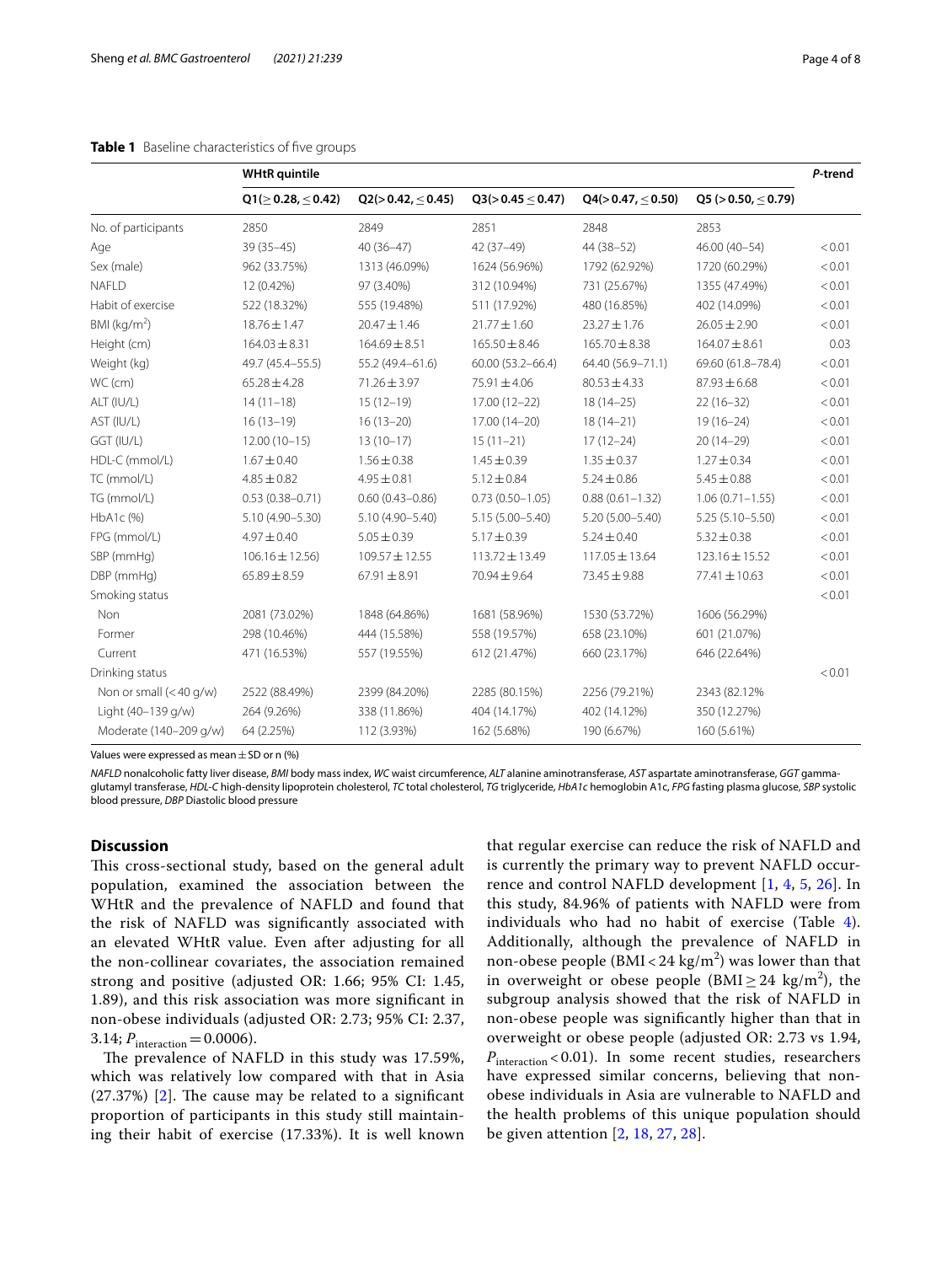<span id="page-4-0"></span>**Table 2** Baseline characteristics of the NAFLD and non-NAFLD groups

|                                | <b>Non-NAFLD</b>    | NAFLD               | P-value |
|--------------------------------|---------------------|---------------------|---------|
| No. of participants            | 11,744              | 2507                |         |
| Age (years)                    | 42.00 (36.00-49.00) | 44.00 (38.00-51.00) | < 0.01  |
| Sex (male)                     | 5382 (45.83%)       | 2029 (80.93%)       | < 0.01  |
| Habit of exercise<br>$(n\%)$   | 2093 (17.82%)       | 377 (15.04%)        | < 0.01  |
| BMI ( $kg/m2$ )                | $21.33 \pm 2.61$    | $25.50 \pm 3.13$    | < 0.01  |
| Height (cm)                    | $164.11 \pm 8.44$   | $168.03 \pm 7.90$   | < 0.01  |
| Weight (kg)                    | 56.70 (50.00-64.40) | 71.20 (64.40-78.70) | < 0.01  |
| WC (cm)                        | 74.00 (68.00-79.50) | 85.30 (81.00-90.50) | < 0.01  |
| ALT (IU/L)                     | 15.00 (12.00-20.00) | 27.00 (20.00-39.00) | < 0.01  |
| AST (IU/L)                     | 17.00 (14.00-20.00) | 20.00 (17.00-26.00) | < 0.01  |
| GGT (IU/L)                     | 14.00 (11.00-18.00) | 23.00 (16.00-33.00) | < 0.01  |
| HDL-C (mmol/L)                 | $1.52 \pm 0.40$     | $1.18 \pm 0.29$     | < 0.01  |
| TC (mmol/L)                    | $5.06 \pm 0.85$     | $5.44 \pm 0.87$     | < 0.01  |
| TG (mmol/L)                    | $0.65(0.45 - 0.95)$ | $1.24(0.87 - 1.80)$ | < 0.01  |
| HbA1c (%)                      | $5.10(4.90 - 5.40)$ | $5.30(5.10 - 5.50)$ | < 0.01  |
| FPG (mmol/L)                   | $5.09 \pm 0.40$     | $5.39 \pm 0.36$     | < 0.01  |
| SBP (mmHg)                     | $111.91 \pm 14.02$  | $123.41 \pm 14.83$  | < 0.01  |
| DBP (mmHg)                     | $69.69 \pm 9.85$    | $77.81 \pm 10.19$   | < 0.01  |
| WHtR                           | $0.45 \pm 0.04$     | $0.51 \pm 0.05$     | < 0.01  |
| Smoking status                 |                     |                     | 0.16    |
| Non                            | 7561 (64.38%)       | 1185 (47.27%)       |         |
| Former                         | 1920 (16.35%)       | 639 (25.49%)        |         |
| Current                        | 2263 (19.27%)       | 683 (27.24%)        |         |
| Drinking status                |                     | $\prime$            | < 0.01  |
| Non or small<br>$(< 40$ g/w)   | 9717 (82.74%)       | 2088 (83.29%)       |         |
| Light (40-<br>139 g/w)         | 1472 (12.53%)       | 286 (11.41%)        |         |
| Moderate<br>$(140 - 209)$ g/w) | 555 (4.73%)         | 133 (5.31%)         |         |

Abbreviations as in Table [1](#page-3-0)

Compared with other studies on the association between WHtR and NAFLD [\[18](#page-7-1), [19](#page-7-2), [28](#page-7-11)[–30](#page-7-12)], the main advantage of this study was based on the large sample data, further analysis of various potential confounding factors to perform strict statistical adjustment, revealing the positive association between WHtR and NAFLD, and examining the possible unique population through hierarchical analysis and interactive tests. Additionally, our analysis showed a non-linear relationship between WHtR and NAFLD. A WHtR of approximately 0.4 likely indicated a threshold efect of NAFLD risk; 0.6 might be a saturation efect on the risk of NAFLD. A WHtR value between 0.4 and 0.6 likely indicated a linear relationship between WHtR and NAFLD risk. In previous studies, researchers generally believed that the optimal cut-of value for WHtR was approximately 0.5 [[18,](#page-7-1) [19,](#page-7-2) [29](#page-7-13)-31]; our latest evidence also supports this conclusion, and we visualised the association between WHtR and NAFLD. We believe that when WHtR is in the range of 0.4–0.6, the risk of NAFLD must be evaluated carefully. To our best knowledge, this is the frst study to demonstrate a non-linear association between WHtR and the risk of NAFLD.

The mechanism by which WHtR correlates with NAFLD remains unclear. However, related studies have shown that WHtR is closely related to chronic infammation and insulin resistance (IR), which may lead to NAFLD occurrence [[32](#page-7-15), [33](#page-7-16)]. As explained in the 'parallel multiple-hit theory', IR is the primary factor that triggers NAFLD [[34\]](#page-7-17). IR causes an increase in free fatty acids in hepatocytes, and these fat molecules make the liver more vulnerable to a second blow, increasing the liver's susceptibility to other damage factors [\[35,](#page-7-18) [36\]](#page-7-19). Additionally, chronic infammation can cause hepatocyte stress and IR, which lead to lipid accumulation and form a vicious circle, further increasing the risk of NAFLD [\[37](#page-7-20), [38\]](#page-7-21).

<span id="page-4-1"></span>**Table 3** Logistic regression analyses for the relationship between WHtR and incident NAFLD in diferent models

|                                           | Model 1                 | Adjusted odds ratios (95% confidence interval) |                          |                      |  |
|-------------------------------------------|-------------------------|------------------------------------------------|--------------------------|----------------------|--|
|                                           |                         | Model 2*                                       | Model 3 <sup>&amp;</sup> | Model 4 <sup>#</sup> |  |
| WHtR (per SD increase)<br>WHtR (quintile) | 4.06 (3.82, 4.31)       | 4.49 (4.20, 4.80)                              | 1.84 (1.64, 2.08)        | 1.66 (1.45, 1.89)    |  |
| Ouintile 1                                | Ref                     | Ref                                            | Ref                      | Ref                  |  |
| Ouintile 2                                | 8.34 (4.57, 15.22)      | 7.22 (3.95, 13.19)                             | 4.11 (2.23, 7.57)        | 3.62 (1.92, 6.68)    |  |
| Ouintile 3                                | 29.06 (16.29, 51.86)    | 22.98 (12.86, 41.08)                           | 7.47 (4.12, 13.53)       | 5.98 (3.30, 10.85)   |  |
| Ouintile 4                                | 81.66 (46.04, 144.87)   | 65.10 (36.62, 115.74)                          | 12.42 (6.84, 22.53)      | 9.55 (5.24, 17.40)   |  |
| Ouintile 5                                | 213.92 (120.77, 378.93) | 202.18 (113.80, 359.18)                        | 15.42 (8.33, 28.53)      | 11.08 (5.94, 20.68)  |  |
| P-trend                                   | < 0.01                  | < 0.01                                         | < 0.01                   | < 0.01               |  |

Model 1 was the unadjusted model

\* Adjusted for sex and age

& Adjusted for BMI, ALT, HDL-C, TG and height

# Adjusted for sex, age, BMI, ALT, AST, habit of exercise, GGT, HDL-C, TC, TG, HbA1C, smoking status, FPG, SBP, height and drinking status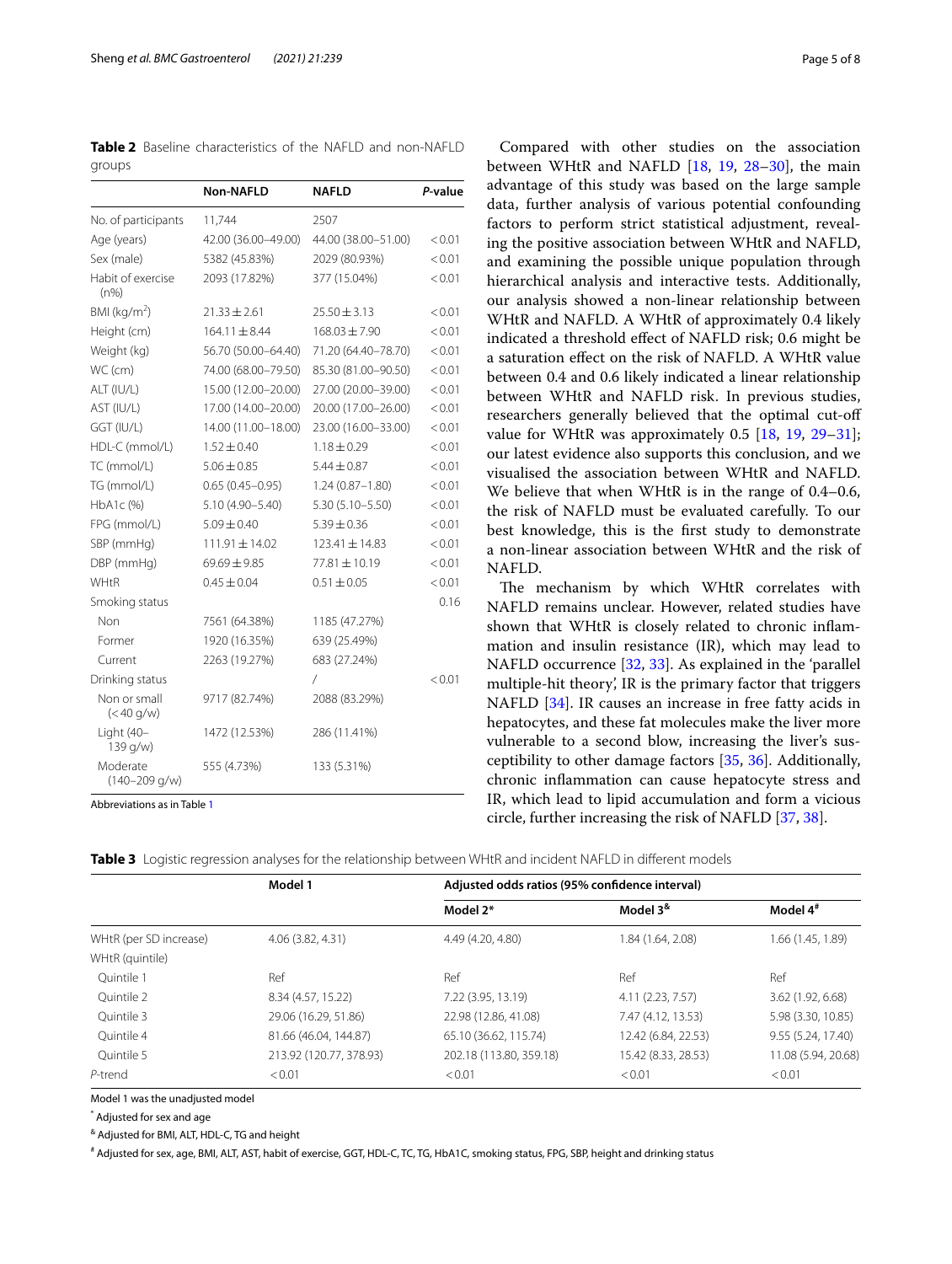

# <span id="page-5-0"></span>**Study strengths and limitations**

This study's advantage is that, based on a large sample size, a standard questionnaire was used to evaluate the habit of exercise as an important risk factor, and a rigorous statistical adjustment was made to explore the association between WHtR and NAFLD deeply. Additionally, this study is the frst to confrm that the association between WHtR and NAFLD is non-linear and provides a reference range of WHtR associated with NAFLD risk.

This study's limitations are mainly due to the following aspects: (a) a cross-sectional design was adopted; thus, the causal association between WHtR and NAFLD could not be determined. However, due to the retrospective nature of the study, the issue of observational bias was avoided. Additionally, the data analysis in this study was based on a large sample, and the conclusions drawn could be considered relatively reliable; (b) IR was not evaluated; thus, regarding the association between WHtR and NAFLD, we can only speculate that the mechanism of IR may be involved in one of the important links; (c) the diagnosis of NAFLD was evaluated by abdominal colour ultrasound, and the true prevalence of NAFLD may be underestimated compared with liver biopsies—that is, the efect of WHtR on NAFLD may also be underestimated. However, abdominal colour ultrasound has reduced the economic burden and physical damage of physical examination in healthy individuals; with the improvement in ultrasonic detection technology, the sensitivity and specifcity of abdominal colour ultrasound in detecting NAFLD have reached a high level [\[39](#page-7-22)]; (d)

<span id="page-5-1"></span>**Table 4** Stratifed associations between WHtR and NAFLD by age, sex, habit of exercise, BMI, and drinking status

| Subgroup               | No. of participants | No. of cases  | Adjusted OR (95%CI) | Pinteraction |
|------------------------|---------------------|---------------|---------------------|--------------|
| Age (years)            |                     |               |                     | 0.31         |
| $18 - 29$              | 401                 | 22 (0.88%)    | 1.87(0.99, 3.55)    |              |
| $30 - 39$              | 4885                | 740 (29.52%)  | 1.90 (1.58, 2.28)   |              |
| $40 - 49$              | 5278                | 979 (39.05%)  | 1.57 (1.34, 1.84)   |              |
| $50 - 59$              | 3052                | 659 (26.29%)  | 1.69 (1.43, 1.99)   |              |
| $\geq 60$              | 635                 | 107 (4.27%)   | 1.57 (1.18, 2.09)   |              |
| Sex                    |                     |               |                     | 0.80         |
| Male                   | 7411                | 2029 (80.93%) | 1.64 (1.42, 1.90)   |              |
| Female                 | 6840                | 478 (19.07%)  | 1.67 (1.44, 1.95)   |              |
| Habit of exercise      |                     |               |                     | 0.61         |
| Yes                    | 2470                | 377 (15.04%)  | 1.73(1.41, 2.12)    |              |
| No                     | 11,781              | 2130 (84.96%) | 1.64 (1.43, 1.88)   |              |
| BMI ( $kg/m2$ )        |                     |               |                     | < 0.01       |
| $\leq$ 18.5            | 1545                | $3(0.12\%)$   | 2.93 (0.35, 24.24)  |              |
| $\geq$ 18.5, < 24      | 9336                | 847 (33.79%)  | 2.73(2.37, 3.14)    |              |
| $\geq$ 24              | 3370                | 1657 (66.09%) | 1.94 (1.72, 2.18)   |              |
| Drinking status        |                     |               |                     | 0.73         |
| Non or small (<40 g/w) | 11,805              | 2088 (83.29%) | 1.70 (1.48, 1.94)   |              |
| Light (40-140 g/w)     | 1758                | 286 (11.41%)  | 1.57 (1.24, 1.98)   |              |
| Moderate (140-209 g/w) | 688                 | 133 (5.31%)   | 1.79 (1.26, 2.56)   |              |

Adjusted for sex, age, BMI, ALT, AST, habit of exercise, GGT, HDL-C, TC, TG, HbA1C, smoking status

FPG, SBP, height and drinking status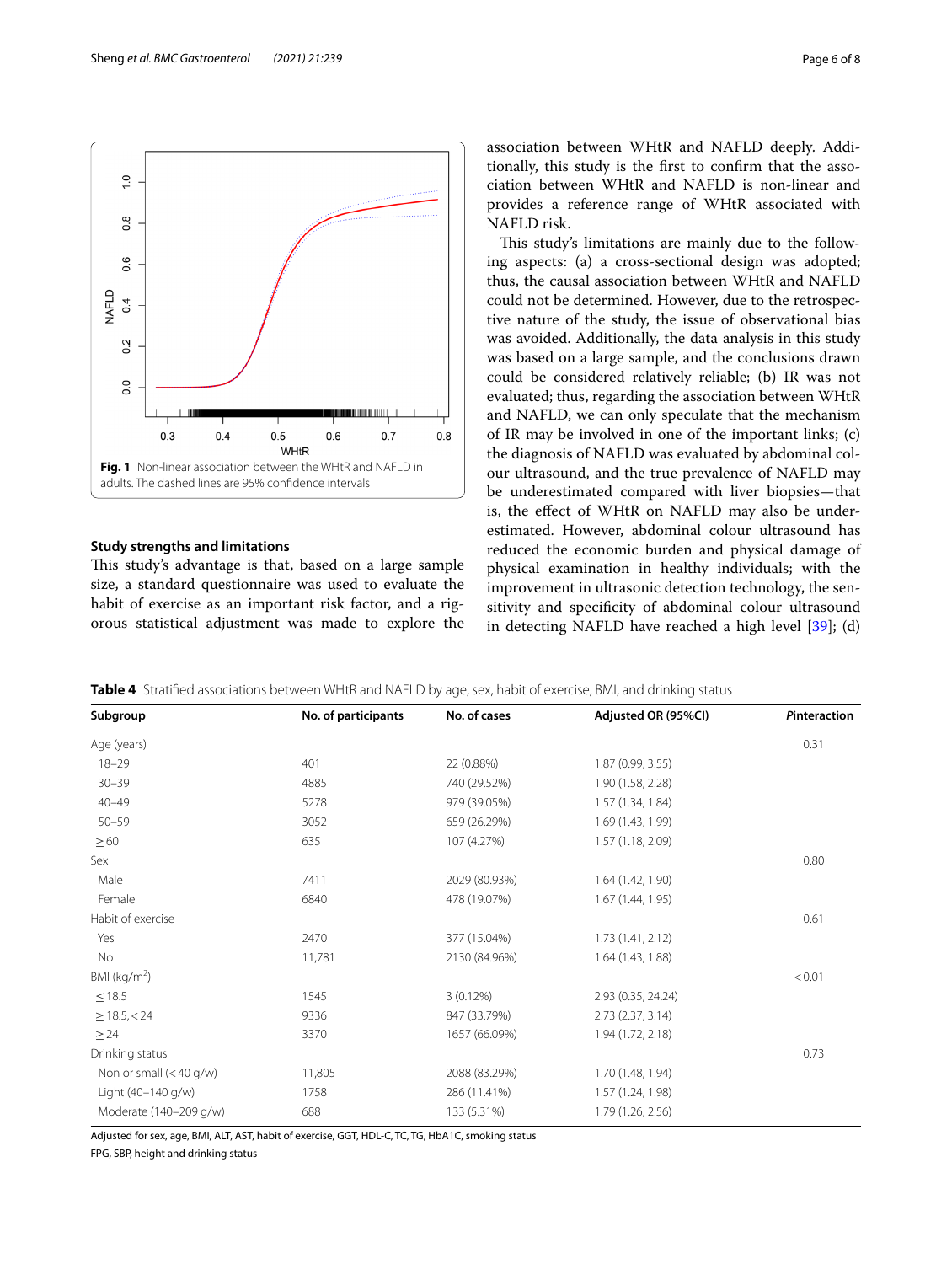although we have adjusted a large range of known risk factors, many risk factors may exist that we have not yet discovered or cannot measure, causing inevitable residual confusion; (e) since this study is based on a secondary analysis of previous research data [[20\]](#page-7-3), diabetes patients are not included in the data package, so it may cause a certain selection bias. But from another point of view, the positive correlation between diabetes and NAFLD has been proved many times in many previous studies  $[1, 2, 6]$  $[1, 2, 6]$  $[1, 2, 6]$  $[1, 2, 6]$  $[1, 2, 6]$  $[1, 2, 6]$  $[1, 2, 6]$ , but this study still found that there is a positive correlation between WHtR and NAFLD even excluding patients with diabetes, so it can be considered that this association is relatively reliable.

# **Conclusion**

In summary, the results of this study suggest that in adults, the WHtR is positively associated with NAFLD, and the relationship between the two is non-linear, with significant threshold and saturation effects. These findings further enrich the latest evidence and may beneft the public in terms of the prevention and intervention of NAFLD. Given that the WHtR is a repeatable and easyto-measure indicator, we suggest that WHtR should be promoted as a routine programme to screen adults for NAFLD.

#### **Abbreviations**

STROBE: Strengthening the Reporting of Observational Studies in Epidemiology; SD: Standard deviation; BMI: Body mass index; SBP: Systolic blood pressure; NAFLD: Non-alcoholic fatty liver disease; TG: Triglyceride; CI: Confdence interval; IR: Insulin resistance; CI: Confdence interval; WHtR: Waist-to-height ratio; AST:: Aspartate aminotransferase; FPG: Fasting plasma glucose; WC: Waist circumference; DBP: Diastolic blood pressure; GGT: Gamma-glutamyl transferase; ALT: Alanine aminotransferase; OR: Odds ratios; TG: Triglyceride; GAM: Generalized additive model; TC: Total cholesterol; HDL-C: High-density lipoprotein cholesterol; HBA1c: Hemoglobin A1c.

# **Supplementary Information**

The online version contains supplementary material available at [https://doi.](https://doi.org/10.1186/s12876-021-01824-3) [org/10.1186/s12876-021-01824-3](https://doi.org/10.1186/s12876-021-01824-3).

<span id="page-6-12"></span>**Additional fle 1. Table S1** Collinearity diagnostics steps.

#### **Acknowledgements**

We thank Okamura et al. for sharing the data.

## **Authors' contributions**

(a) YZ, RS-W and GT-S have made major contributions to the concept and research design. (b) YZ, QY-X, CH, MC-Z conducted statistical analysis and verifed data. (c) Every author participated in the writing and revision of the manuscript and approved the fnal version. All authors read and approved the final manuscript.

#### **Funding**

No.

#### **Availability of data and materials**

The datasets were acquired from the DRYAD database [\[https://datadryad.org](https://datadryad.org)].

# **Declarations**

#### **Ethics approval and consent to participate**

Not applicable. It was a second data analysis of a Japanese health project called "human dock", and the data were obtained from the Dryad database.

## **Consent for publication**

NOT APPLICABLE. Since this study is based on the secondary analysis of the previous study, the materials submitted in this study do not provide any identifcation information about the participants.

#### **Competing interests**

No.

#### **Author details**

<sup>1</sup> Cardiology Department, Jiangxi Provincial People's Hospital Affiliated to Nanchang University, Nanchang 330006, Jiangxi Province, China. <sup>2</sup>Department of Intensive Care Unit, Jiangxi Provincial People's Hospital Afliated to Nanchang University, Nanchang 330006, Jiangxi Province, China. <sup>3</sup>Gastroenterology Department, Jiangxi Provincial People's Hospital Afliated to Nanchang University, Nanchang 330006, Jiangxi Province, China.

## Received: 25 February 2021 Accepted: 19 May 2021 Published online: 25 May 2021

#### **References**

- <span id="page-6-0"></span>1. Wang XJ, Malhi H. Nonalcoholic fatty liver disease. Ann Intern Med. 2018;169:ITC65–80.
- <span id="page-6-4"></span>2. Younossi ZM, Koenig AB, Abdelatif D, Fazel Y, Henry L, Wymer M. Global epidemiology of nonalcoholic fatty liver disease-Meta-analytic assessment of prevalence, incidence, and outcomes. Hepatology. 2016;64:73–84.
- <span id="page-6-1"></span>3. Bernstein DE. Nonalcoholic fatty liver disease: an expanding health care epidemic. Clin Liver Dis. 2018;22:xiii–xiv.
- <span id="page-6-2"></span>4. Cai J, Zhang XJ, Li H. Progress and challenges in the prevention and control of nonalcoholic fatty liver disease. Med Res Rev. 2019;39:328–48.
- <span id="page-6-13"></span>5. Lonardo A, Nascimbeni F, Maurantonio M, Marrazzo A, Rinaldi L, Adinolf LE. Nonalcoholic fatty liver disease: evolving paradigms. World J Gastroenterol. 2017;23:6571–92.
- <span id="page-6-3"></span>6. Byrne CD, Targher G. NAFLD: a multisystem disease. J Hepatol. 2015;62:S47-64.
- <span id="page-6-5"></span>7. Araújo AR, Rosso N, Bedogni G, Tiribelli C, Bellentani S. Global epidemiology of non-alcoholic fatty liver disease/non-alcoholic steatohepatitis: what we need in the future. Liver Int. 2018;38:47–51.
- <span id="page-6-6"></span>8. Whelton PK, Carey RM, Aronow WS, Casey DE Jr, Collins KJ, Dennison Himmelfarb C, et al. 2017 ACC/AHA/AAPA/ABC/ACPM/AGS/APhA/ASH/ ASPC/NMA/PCNA Guideline for the Prevention, Detection, Evaluation, and Management of High Blood Pressure in Adults: a report of the American College of Cardiology/American Heart Association Task Force on Clinical Practice Guidelines. Hypertension. 2018;71:e13–115.
- 9. Xie F, Chan JC, Ma RC. Precision medicine in diabetes prevention, classifcation and management. J Diabetes Investig. 2018;9:998–1015.
- <span id="page-6-7"></span>10. Bodenheimer T, Wagner EH, Grumbach K. Improving primary care for patients with chronic illness. JAMA. 2002;288:1775–9.
- <span id="page-6-8"></span>11. Fedewa MV, Nickerson BS, Esco MR. Associations of body adiposity index, waist circumference, and body mass index in young adults. Clin Nutr. 2019;38:715–20.
- <span id="page-6-9"></span>12. Liu J, Tse LA, Liu Z, Rangarajan S, Hu B, Yin L, et al. Predictive values of anthropometric measurements for cardiometabolic risk factors and cardiovascular diseases among 44048 Chinese. J Am Heart Assoc. 2019;8:e010870.
- <span id="page-6-10"></span>13. Keating SE, Parker HM, Hickman IJ, Gomersall SR, Wallen MP, Coombes JS, et al. NAFLD in clinical practice: Can simple blood and anthropometric markers be used to detect change in liver fat measured by <sup>1</sup> H-MRS? Liver Int. 2017;37:1907–15.
- <span id="page-6-11"></span>14. Choi JR, Koh SB, Choi E. Waist-to-height ratio index for predicting incidences of hypertension: the ARIRANG study. BMC Public Health. 2018;18:767.